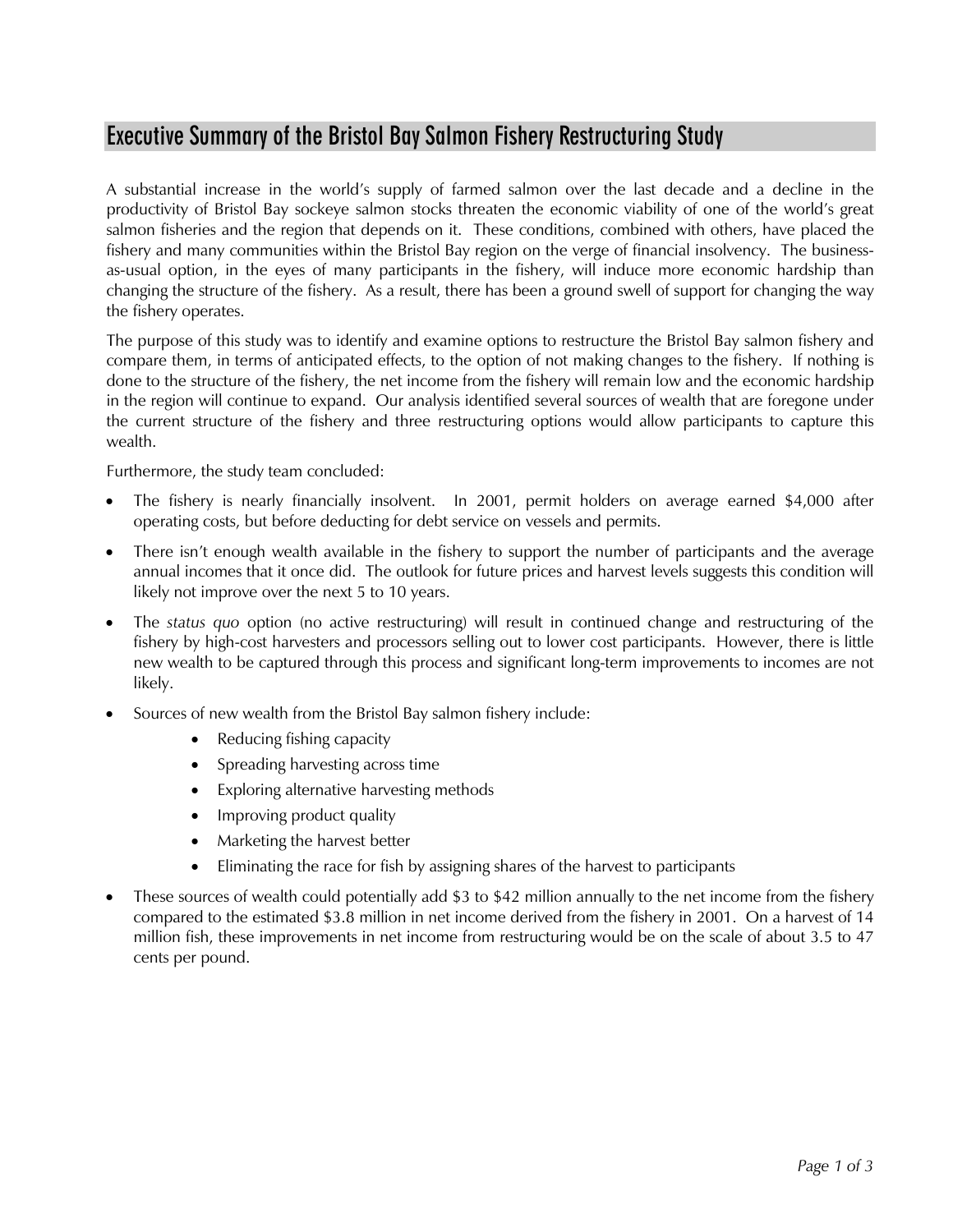| <b>Restructuring Action</b>                            | <b>Expected Increase in Wealth (Millions \$)</b> |
|--------------------------------------------------------|--------------------------------------------------|
| Reduce Excess Capacity (1,000 Drift permits remaining) |                                                  |
| <b>Buyback funded by Government</b>                    | 6.0                                              |
| Buyback 50:50 funding, Government: Fishers             | 4.3                                              |
| Fisher financed buyback                                | 2.6                                              |
| Spread Harvesting Across Time                          | 4.0                                              |
| Alternative Harvesting with 33% reduction in costs     | 7.0                                              |
| Alternative Harvesting with 50% reduction in costs     | 10.6                                             |
| Improve Product Quality                                | 4.1                                              |
| Market the Harvest Better                              | 4.1                                              |
| Eliminate the Race for Fish                            | 17 to 42                                         |

## **Estimated New Wealth Available Annually from Different Sources in the Bristol Bay Salmon Fishery.**

- Some or all these sources of wealth are accessible through three restructuring options:
	- 1. Reduce fishing capacity by permit reduction and consolidation.
	- 2. Increase the objectives for managers in the fishery to include cost reduction and improved quality.
	- 3. Assign harvest shares to participants.

## Source of Wealth **Restructuring Option**



- Significantly reducing the fishing capacity below the current levels through permit buyback and/or stacking options (e.g., 900 to 1,100 driftnet permits) would capture new wealth and raise net incomes for those remaining in the fishery. However, wealth created by consolidating the fleet will largely disappear over time unless the action is soon paired with actions to reduce or eliminate the race for fish. Investments in fleet reduction by fishers and governments will not be secure if the perverse incentive to further capitalize the fleet is not removed or further constrained.
- Adding to the objectives of managers to take economic and market factors into account when setting fishing periods could reduce harvesting and processing costs and improve revenues by improving quality and associated benefits from marketing programs.
- Assigning shares of the harvest to participants may reduce or eliminate the race for fish and permit access to the greatest potential wealth in the fishery of all options considered.
- Alaska case law generally supports the application of these restructuring options if they are crafted in a reasoned way and are supported by compelling justifications.
- Investments in improving regional infrastructure have the potential to significantly improve benefits and wealth generation from the salmon fisheries in Bristol Bay. However, the costs of the proposed developments exceed the benefits that would accrue to the fishery alone. However, such infrastructure